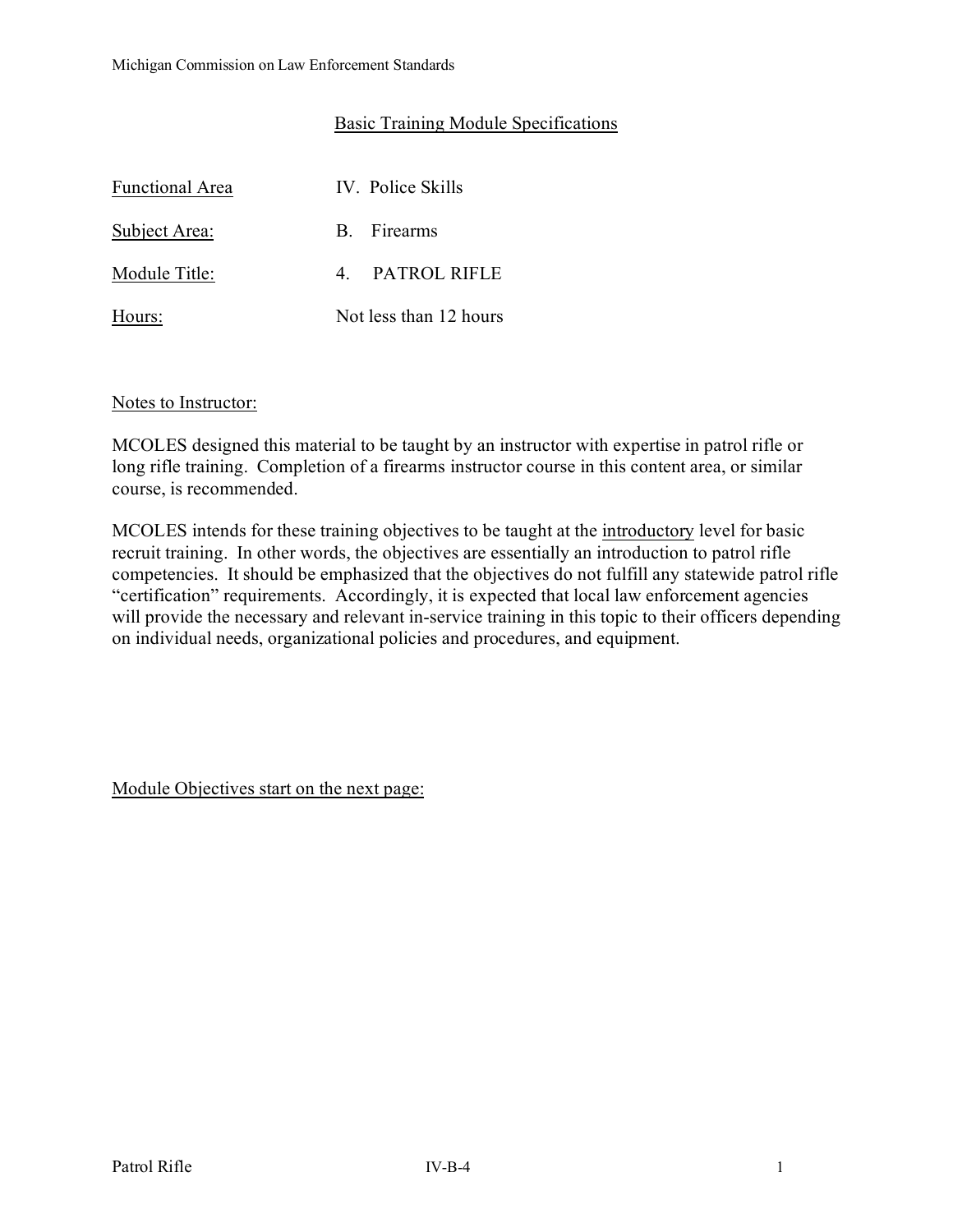- IV.B.4.1 Participate in a Classroom Facilitated Discussion of a Critical Situation that Includes the Decision to Use the Patrol Rifle.
	- a. Using a table-top scenario (see session I of the Facilitator Guide), actively participates in a facilitated discussion of a reality-based critical situation, by discussing:
		- (1) the nature of the problem;
		- (2) the skills or knowledge necessary to handle the situation;
		- (3) various possible responses to the situation; and
		- (4) how effective the selected responses are in handling the situation.

#### Notes to Instructor:

The purpose of the facilitated discussion is to give the students an opportunity to evaluate a reallife incident using critical thinking skills. The class discussion is not meant to be a substitute for practical exercises on the range. Instead, instructors, as facilitators, are urged to use class discussion to enhance the participants' critical thinking and decision-making competencies.

Placing this objective as the first training objective in the patrol rifle module is intentional. Understandably, the students will not have had specific training in patrol rifle, but they will still be able to make contributions to the discussion. Note sub-objective (2) above. Through brainstorming, elicit from the students what skills will be needed to handle a situation that calls for the use of a patrol rifle. The scenario provides context for the subsequent training objectives and "sets the stage" for the continued learning.

A relevant video may be used as a substitute for the table-top scenario; however, instructors must ensure that a meaningful discussion takes place in the classroom.

[See Facilitator Guide]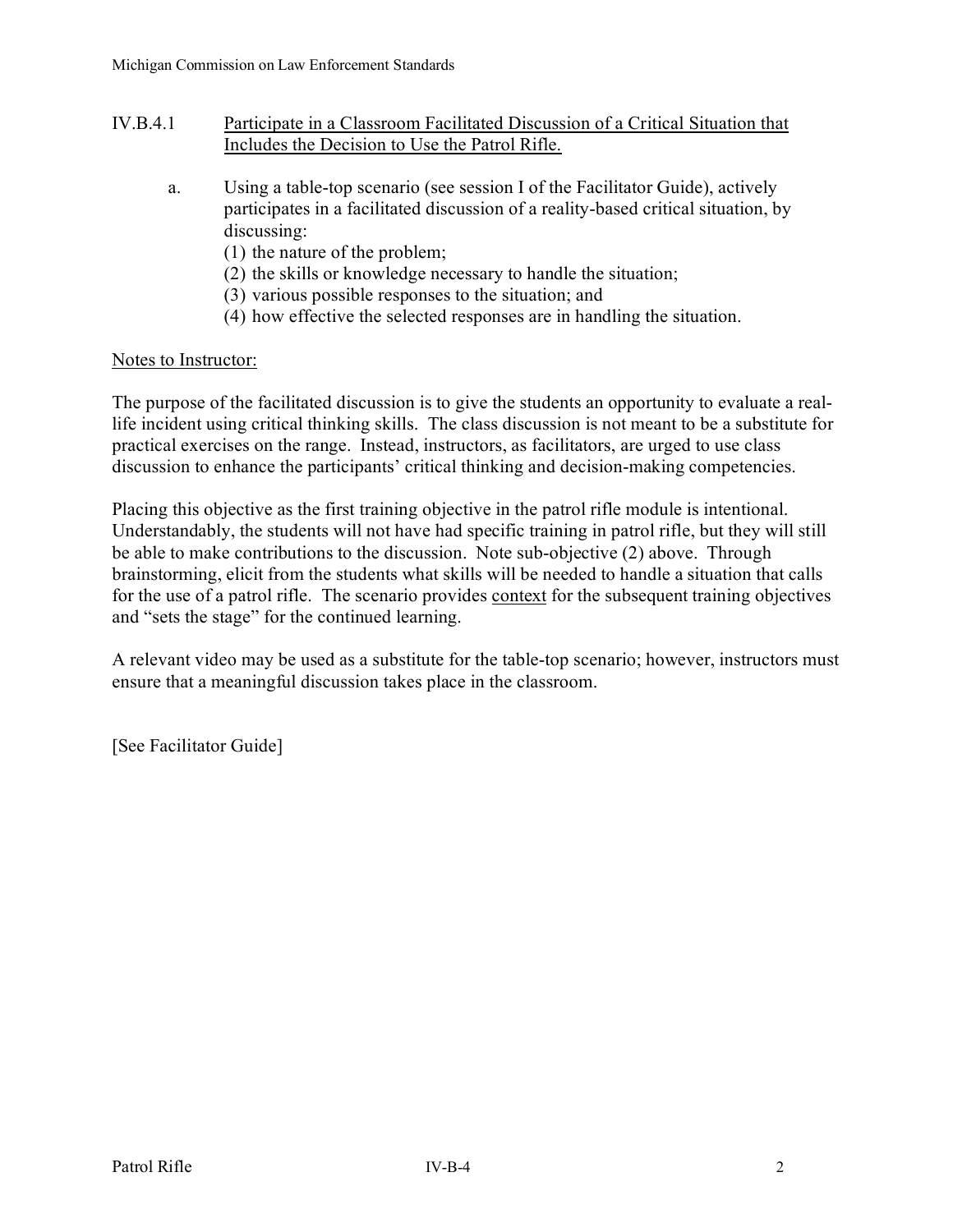- IV.B.4.2 Identify Common Characteristics of Patrol Rifles.
	- a. Defines patrol rifle, or carbine, as used by many law enforcement agencies, as a weapon with the following common characteristics:
		- (1) semi-automatic;
		- (2) magazine-fed (usually external);
		- (3) gas operated;
		- (4) intermediate power;
		- (5) .223 or .30 caliber (on average);
		- (6) 18-to-24-inch barrel length (on average).
	- b. Identifies the common types of rifles:
		- (1) semi-automatic;
		- (2) bolt action, where the shooter manually chambers a round;
		- (3) pump action, where a hand-grip pump chambers a round;
		- (4) lever operated, where a lever located under the trigger guard chambers a round;
		- (5) selective fire, including the ability to shoot auto and semi-auto;
		- (6) pistol caliber v. rifle caliber.
	- c. Recognizes the common models of semi-automatic rifles used by law enforcement agencies, including:
		- (1) Colt AR-15;
		- (2) Remington .223;
		- (3) Ruger Mini-14 .223;
		- (4) Heckler-Koch G36; and
		- (5) other common types of patrol rifles.
	- d. Identifies the major components of a typical patrol rifle and the functions of each:
		- (1) barrel, as the metal, cylindrical part of the firearm through which the bullet travels;
		- (2) butt, as the larger end of the rifle that enables placement against the shoulder when shooting;
		- (3) chamber, as the enclosed space at the bore of the rifle that holds the round;
		- (4) charging handle, as the device that withdraws the bolt to chamber a round;
		- (5) extractor, as the mechanism that pulls spent round from the chamber;
		- (6) ejector, as the mechanism that causes an empty shell or live round to be expelled from the rifle;
		- (7) magazine, as the device that holds the live rounds;
		- (8) safety, as the device that prevents the rifle from firing;
		- (9) sights, as the devices used to aim the rifle (front and rear);
		- (10) trigger, as a lever, when pulled manually by the finger, will fire the weapon; and
		- (11) trigger guard, as the part of the rifle that protects the trigger.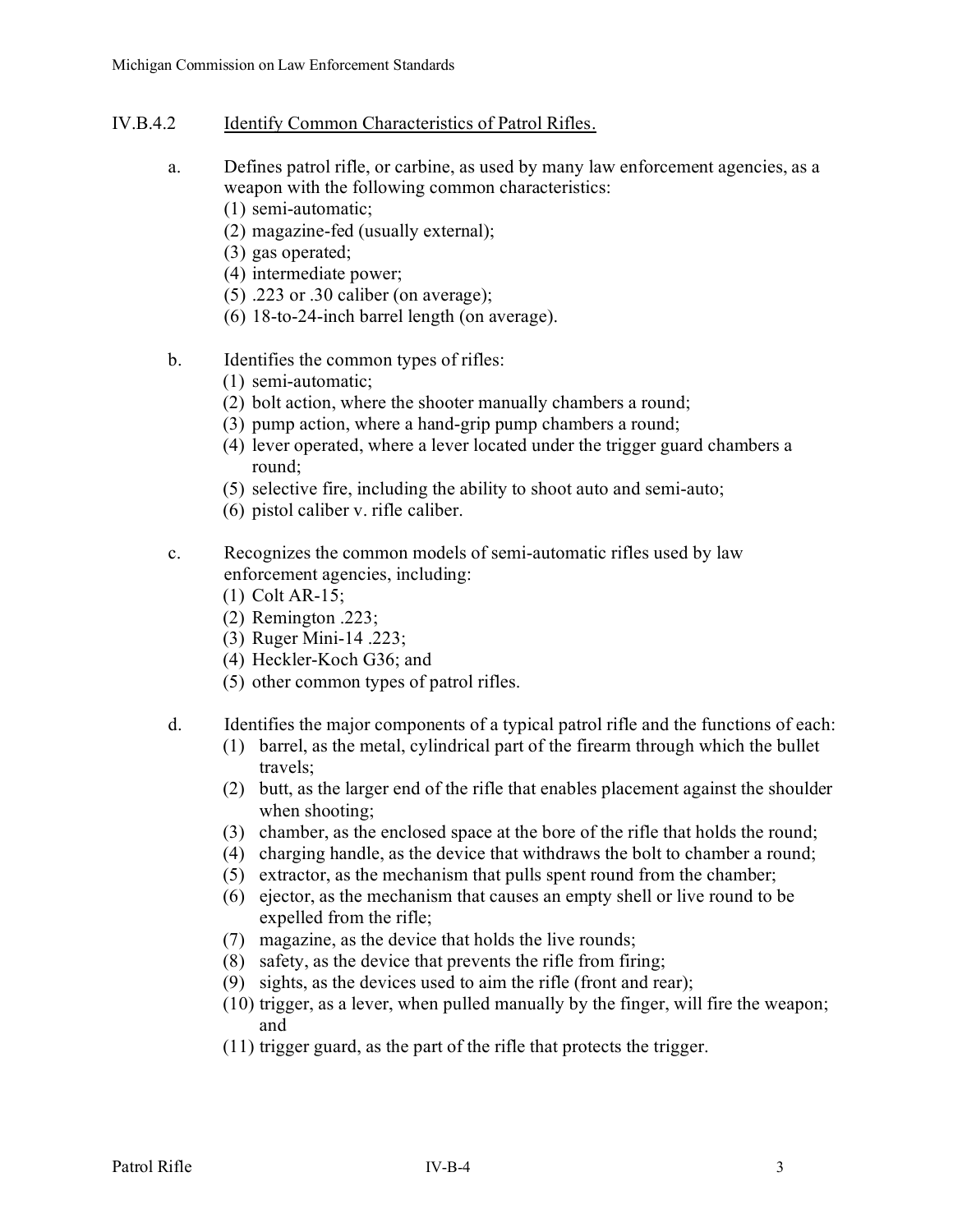- IV.B.4.2 Identify Common Characteristics of Patrol Rifles (continued).
	- e. Describes the basic operations of the patrol rifle, including:
		- (1) administrative loading/unloading;
		- (2) emergency reloading;
		- (3) tactical reloading;
		- (4) adjusting sights; and
		- (5) use of sling.

# IV.B.4.3 Determine When to Deploy the Patrol Rifle.

- a. Lists the potential advantages of using a patrol rifle on the scene, including:
	- (1) extended range;
	- (2) faster reloading capability;
	- (3) greater long-range accuracy;
	- (4) increased stability;
	- (5) mild recoil and ease of operation;
	- (6) increased penetration (into body armor, e.g.); and
	- (7) the potential for reduced liability (one round v. buckshot, e.g.).

# b. Lists the potential disadvantages of using a patrol rifle on the scene, including:

- (1) longer ballistic range in close quarters;
- (2) potential increased danger to bystanders;
- (3) additional training needed;
- (4) departmental expense and logistics; and
- (5) inability to deliver special munitions (non-lethal, e.g.).

# c. Evaluates the use of the patrol rifle in certain critical situations, including;

- (1) hostage incidents;
- (2) extended perimeters;
- (3) sniper incidents;
- (4) armed encounters;
- (5) calls involving weapons; and
- (6) other critical incidents.
- d. Recognizes how local agency policies and procedures or departmental standard operating procedures affect the decision to deploy a patrol rifle by a responding officer.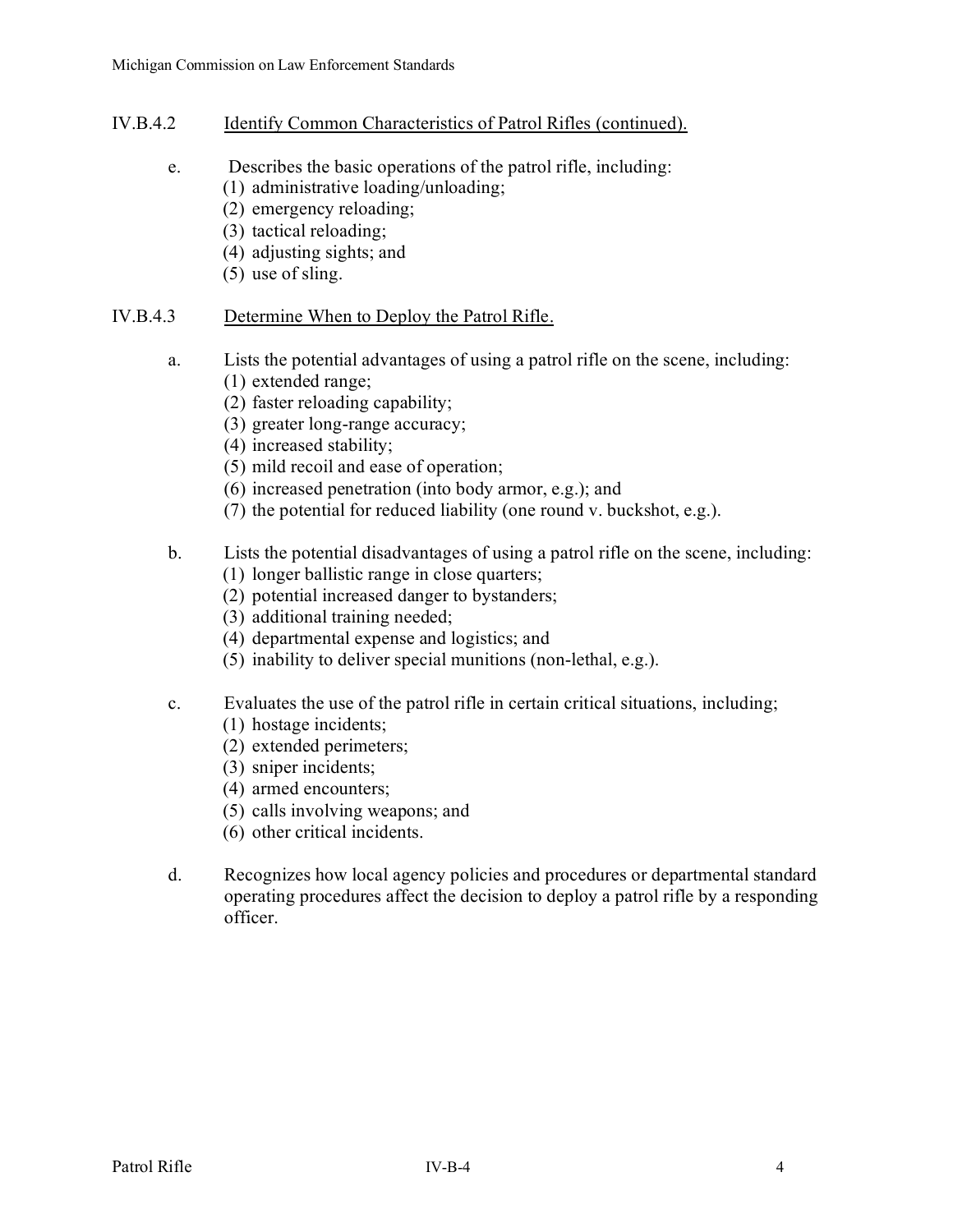- IV.B.4.4 Demonstrate an Understanding of the Fundamentals of Marksmanship.
	- a. Defines the fundamentals of marksmanship as:
		- (1) sight alignment, as the relationship of the front and rear sights, where the shooter looks through the notch of the rear sight and centers the front sight into the notch by using a proper stock/cheek weld;
		- (2) sight picture, as the connection among the rear sight, front sight, and the target, where the shooter focuses the sights on the target using the dominant eye;
		- (3) trigger control, as the steadily pulling the trigger without disturbing the perceived aim;
		- (4) breath control, as preventing the rifle from moving up and down by breathing normally during shooting, including using a normal respiratory pause;
		- (5) follow-through, as maintaining the sight picture momentarily even after the round has been fired to ensure that there is no undue movement; and
		- (6) concentration, as paying special attention to the fundamentals of marksmanship, particularly during shootings in real-life situations.
	- b. Demonstrates the common shooting positions when firing the patrol rifle, by assuming a:
		- (1) standing position, by
			- (a) placing feet shoulder width apart in an upright position;
			- (b) placing the stock high against the shoulder;
			- (c) holding the support hand under the stock (fore-end);
			- (d) properly aiming the weapon from the position;
		- (2) high-kneeling position, by
			- (a) dropping the dominate knee to the ground;
			- (b) extending the weak leg toward the target;
			- (c) shouldering the weapon;
			- (d) keeping the back straight; and
			- (e) properly aiming the weapon from the position;
		- (3) prone position, by
			- (a) lowering the strong elbow onto the ground so shoulders are level;
			- (b) positioning the rifle to attain proper sight alignment;
			- (c) placing the ankles flat on the ground with legs spread; and
			- (d) bending the strong-side leg slightly; and
			- (e) keeping the body positioned behind the rifle; and
		- (4) barricade position, by
			- (a) stepping behind a barricade to make a smaller target; and
			- (b) not letting the rifle touch the surface of the barricade.
	- c. Considers that sight alignment, trigger control, and breath control must be maintained while shooting in various positions and that the selection of the position will be determined by the facts of each individual situation.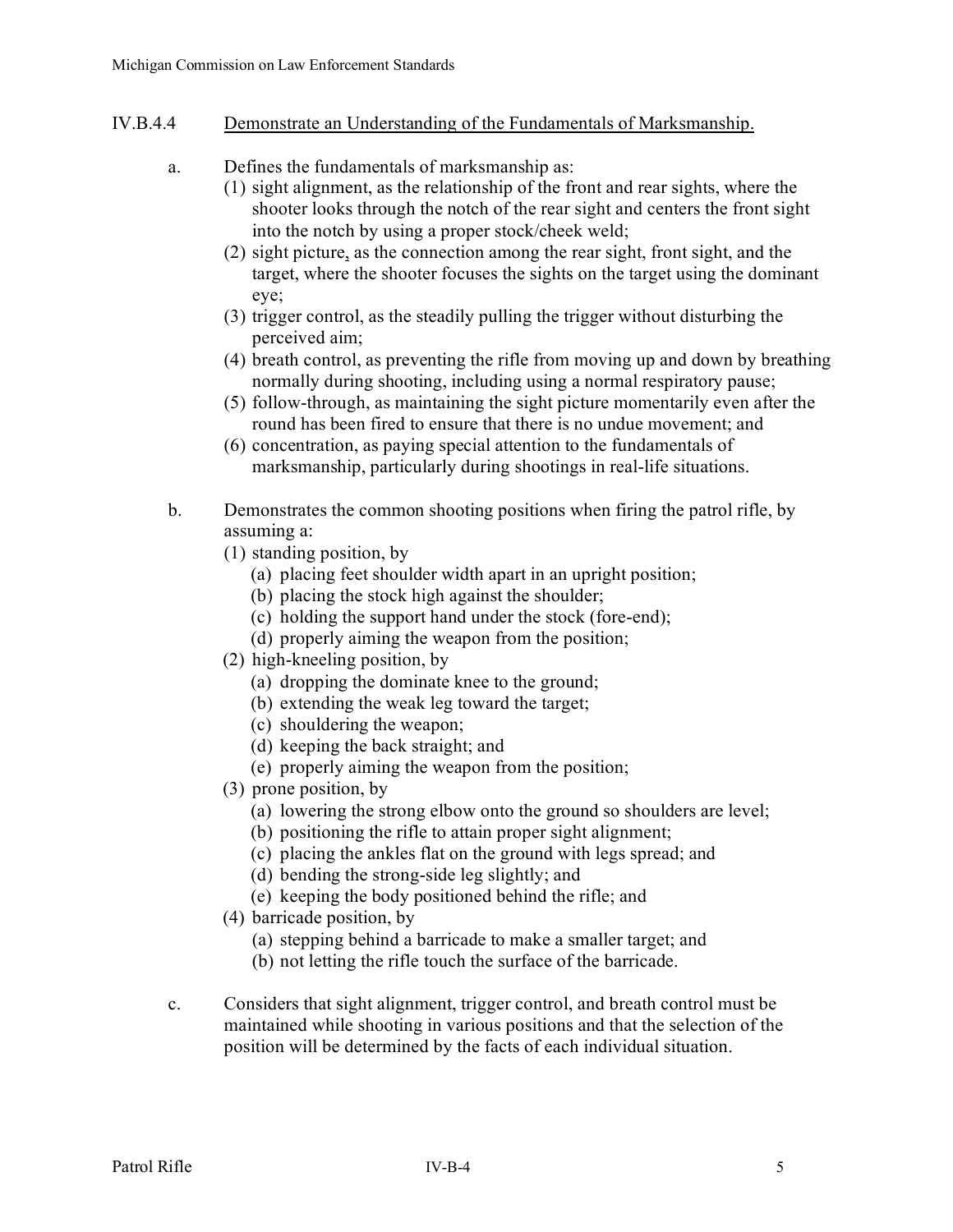- IV.B.4.4 Demonstrate an Understanding of the Fundamentals of Marksmanship.
	- d. Considers that marksmanship is a "perishable" skill and may degrade over time unless practiced and honed.
- IV.B.4.5 Demonstrate an Understanding of the Operations of the Patrol Rifle.
	- a. Prepares for firing by loading the patrol rifle or carbine:
		- (1) grips the rifle properly and safely, pointing the muzzle in a safe direction;
		- (2) places the safety in the "on" or "safe" position;
		- (3) inserts a loaded magazine into the magazine well (projectile toward barrel);
		- (4) cycles the bolt to feed a round into the chamber;
		- (5) places the safety in the "off" position; and
		- (6) assumes a ready position.
	- b. Unloads the patrol rifle or carbine:
		- (1) points muzzle in safe direction;
		- (2) places safety in the "on" or "safe" position;
		- (3) activates the magazine release button;
		- (4) ejects the magazine;
		- (5) cycles or withdraws the bolt fully to the rear;
		- (6) locks bolt to rear; and
		- (7) inspects the chamber visually to ensure it is clear of all ammunition.
	- c. Explains that combat loading includes:
		- (1) releasing the empty magazine;
		- (2) inserting a fully loaded magazine;
		- (3) cycling the bolt; and
		- (4) continuing to fire under stressful conditions, if necessary.
	- d. Explains that tactical loading includes:
		- (1) releasing a partially loaded magazine;
		- (2) inserting a fully loaded magazine;
		- (3) continuing to fire, if necessary; and
		- (4) retaining the partially expended magazine.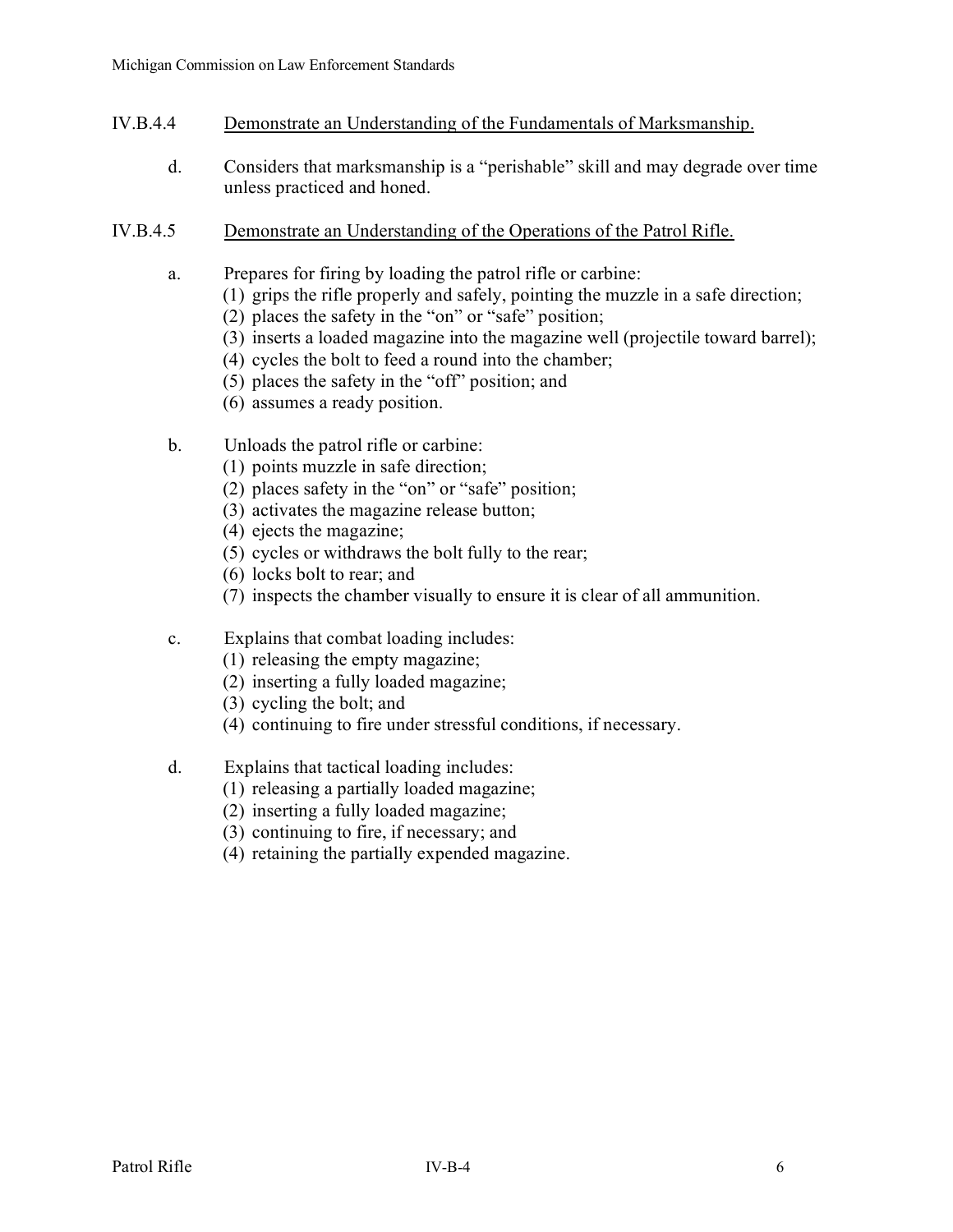### IV.B.4.5 Demonstrate an Understanding of the Operations of the Patrol Rifle (continued).

- e. Performs a safety or function check of the patrol rifle, by:
	- (1) pointing the rifle in a safe direction;
		- (2) unloading rifle and visually and physically checking the chamber;
		- (3) pulling the charging handle to rear and releasing;
		- (4) pulling the trigger while on safe (nothing should happen);
		- (5) pulling the trigger while safe is off (click should be heard);
		- (6) holding trigger to rear, pulling and releasing handle (click should be heard); and
	- (7) releasing and pulling trigger (click should be heard).
- f. Explains sight adjustment, which includes:
	- (1) adjusting the rear sights of the rifle;
	- (2) ensuring proper elevation and windage;
	- (3) placing shots accurately in the center of the target from a known distance.
- g. Clears malfunctions by initiating common techniques;
	- (1) fail to feed tap magazine, rack action, and continue;
	- (2) fail to fire tap magazine, rack action, and continue;
	- (3) fail to eject take magazine out, cycle bolt, visually check chamber, continue;
	- (4) fail to extract remove magazine, cycle bolt, load chamber, continue; and
	- (5) makes a transition to handgun if unable to clear malfunction in a timely manner.

#### Notes to Instructor:

For sub-objective (f), the students are not required to *zero* or *sight* the rifle. However, the students should understand the concept and be prepared to follow the procedures of their individual agencies, per departmental policies and procedures.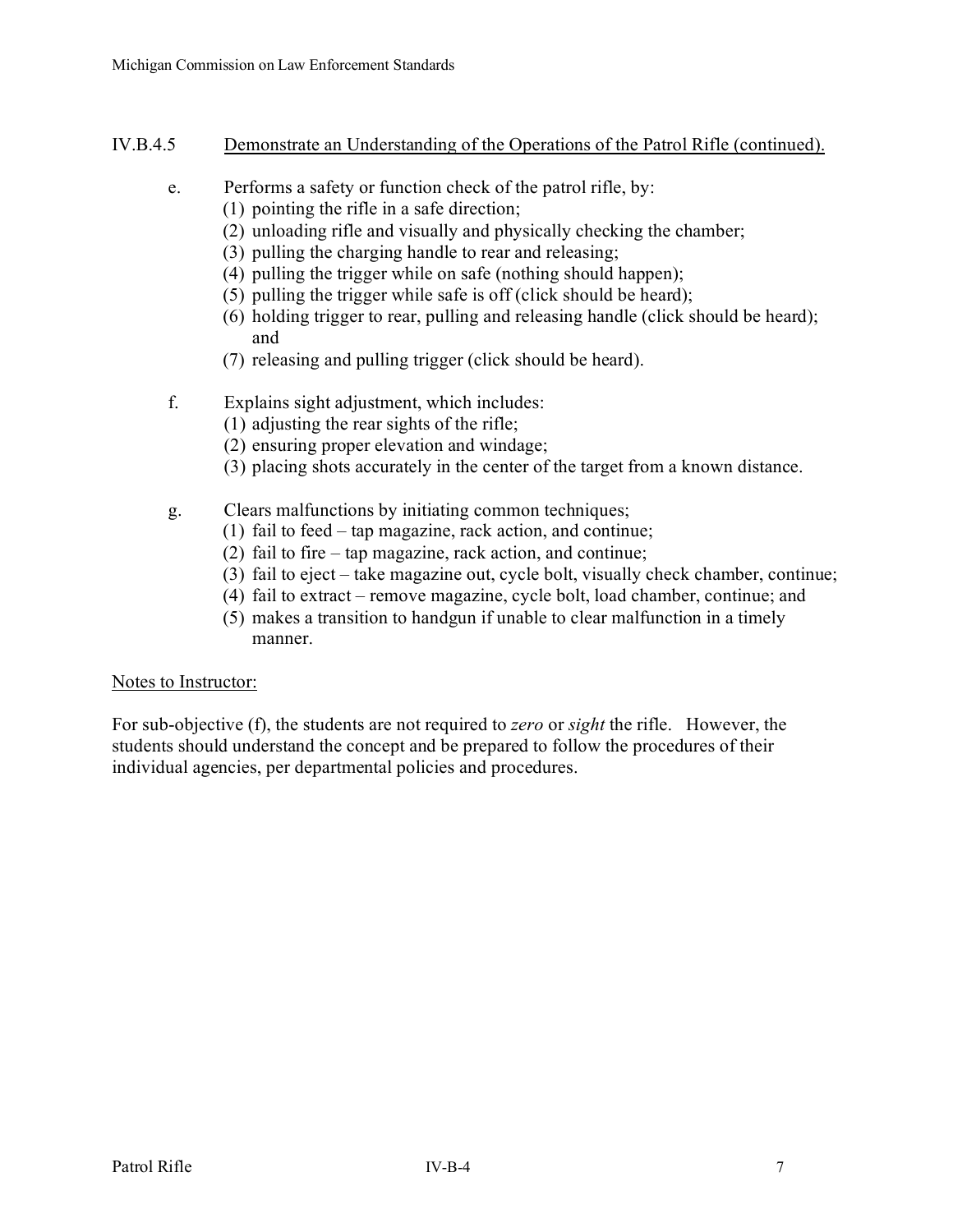### IV.B.4.6 Demonstrate a Working Knowledge of Rifle Ammunition.

- a. Identifies the types and functions of various ammunition:
	- (1) describes the components of a round as:
		- (a) projectile or bullet;
		- (b) case or casing
		- (c) primer;
		- (d) rim; and
		- (e) powder charge;
	- (2) describes the size of ammunition as its caliber, as measured in inches (e.g., .223) or millimeters (e.g., 5.56);
	- (3) describes the types of rounds as:
		- (a) jacketed lead, composed of a solid lead bullet with a rounded nose;
		- (b) full metal jacket, which includes a fully encased bullet producing increased muzzle velocity;
		- (c) soft point, consisting of exposed soft lead with slower expansion capabilities on impact; and
		- (d) hollow point, meant to expand when entering the target;
	- (4) describes terminology related to external and terminal ballistics:
		- (a) range, as the total distance a round can travel;
		- (b) drop, as gravity causing the projectile to dip below the line of sight;
		- (c) terminal effects, as what happens when the round hits the intended target;
		- (d) muzzle velocity, as the speed of a bullet exiting the muzzle, as measured in feet-per-second;
		- (e) line of sight, as a conceptual line from the eye through the sights to the target; and
		- (f) line of trajectory, as the slightly curved path of a projectile in flight; and
	- (5) considers that some patrol rifle ammunition has the capability of piercing protective body armor.

# IV.B.4.7 Employs Sound Tactics When Responding to Critical Situations.

- a. Evaluates when to use the patrol rifle by considering;
	- (1) officer safety and the safety of others;
	- (2) the totality of circumstances;
	- (3) whether the use of deadly force may be justified;
	- (4) the nature and seriousness of the situation;
	- (5) the presence of bystanders or innocent onlookers;
	- (6) whether their actions will be considered objectively reasonable;
	- (7) the ability to place an effective shot; and
	- (8) the backdrop, including low-light conditions.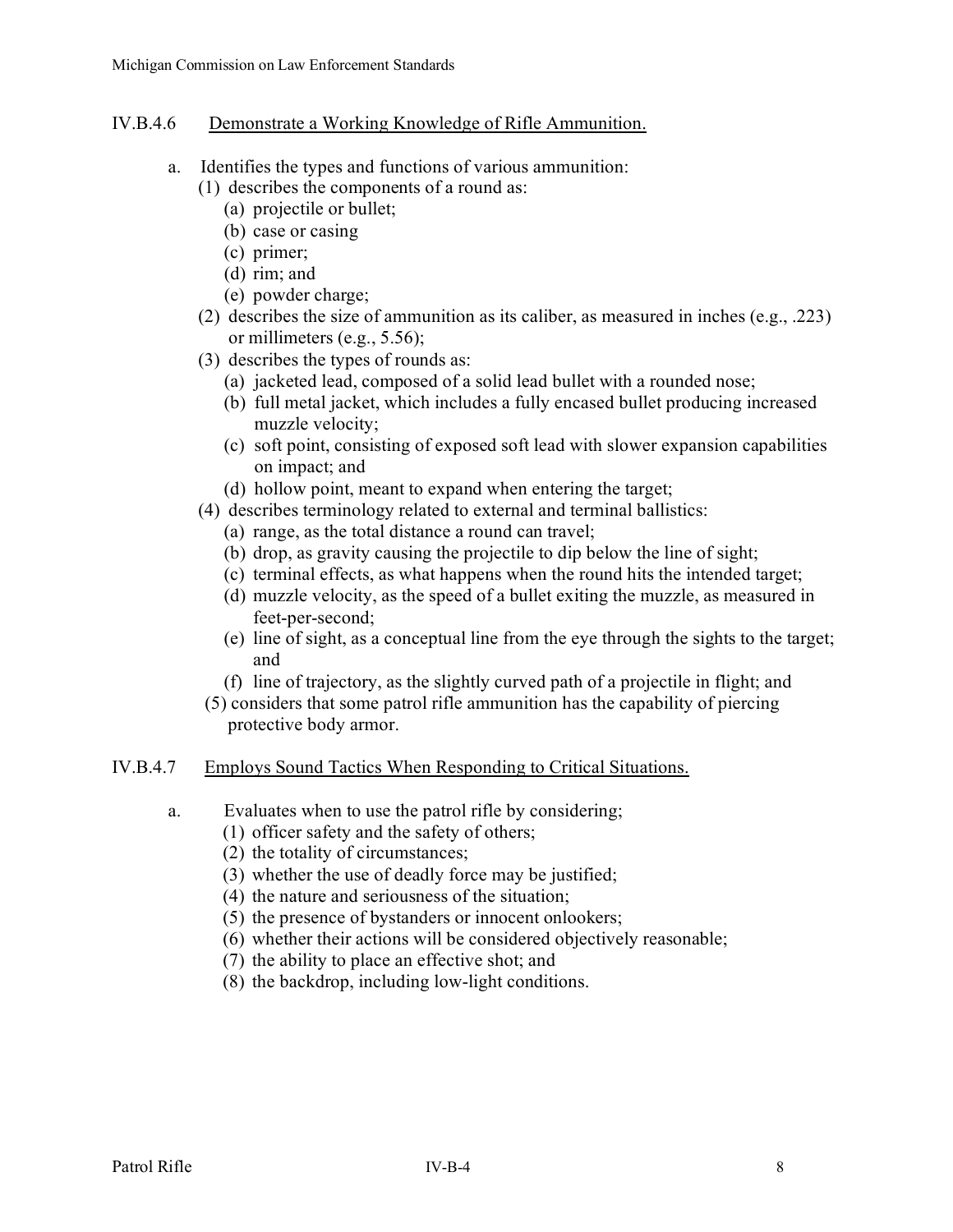- IV.B.4.7 Employs Sound Tactics When Responding to Critical Situations.
	- b. Recognizes the importance of cover and concealment when responding to a dangerous firearms situation:
		- (1) concealment, which refers to not being seen by a suspect, but offers little physical protection in a shooting; concealment may include:
			- (a) bushes;
			- (b) brush;
			- (c) small trees; and
			- (d) shadows;
		- (2) cover, which pertains to physical protection from hostile fire and may include:
			- (a) vehicles;
			- (b) cement curbs;
			- (c) patrol vehicles;
			- (d) concrete utility poles; and
			- (e) various barricades;
		- (3) low profile, used when cover and concealment are not available; and
		- (4) tactical retreat from the situation, when appropriate.
	- c. Demonstrates the importance of being able to change cover or concealment while armed with a patrol rifle, and being able to reload under fire, depending on the rapidly changing nature of the circumstances.

#### Notes to Instructor:

Officer safety is an essential component of any law enforcement training session. What may be missing from skills training, however, is the idea that making proper officer safety decisions can also slow a rapidly evolving situation into a time frame that allows for improved decision making. For instance, appropriate positioning on a felony traffic stop not only provides a level of officer safety, it also slows the situation itself to a manageable level and causes things to happen one step at a time. By performing as trained, the officers can greatly improve their ability to read the intentions of the suspects. Remember, the idea is to emphasize what officers can do *before* they encounter a suspect by performing as trained. Students must be made aware of this concept.

#### IV.B.4.8 Secure a Rifle at a Scene.

- a. Requests assistance from a knowledgeable officer when securing an unfamiliar rifle.
- b. Makes visual assessment of the rifle to be secured:
	- (1) inspects for mechanical safety device; and
	- (2) pays attention to live, empty, and fired rounds.